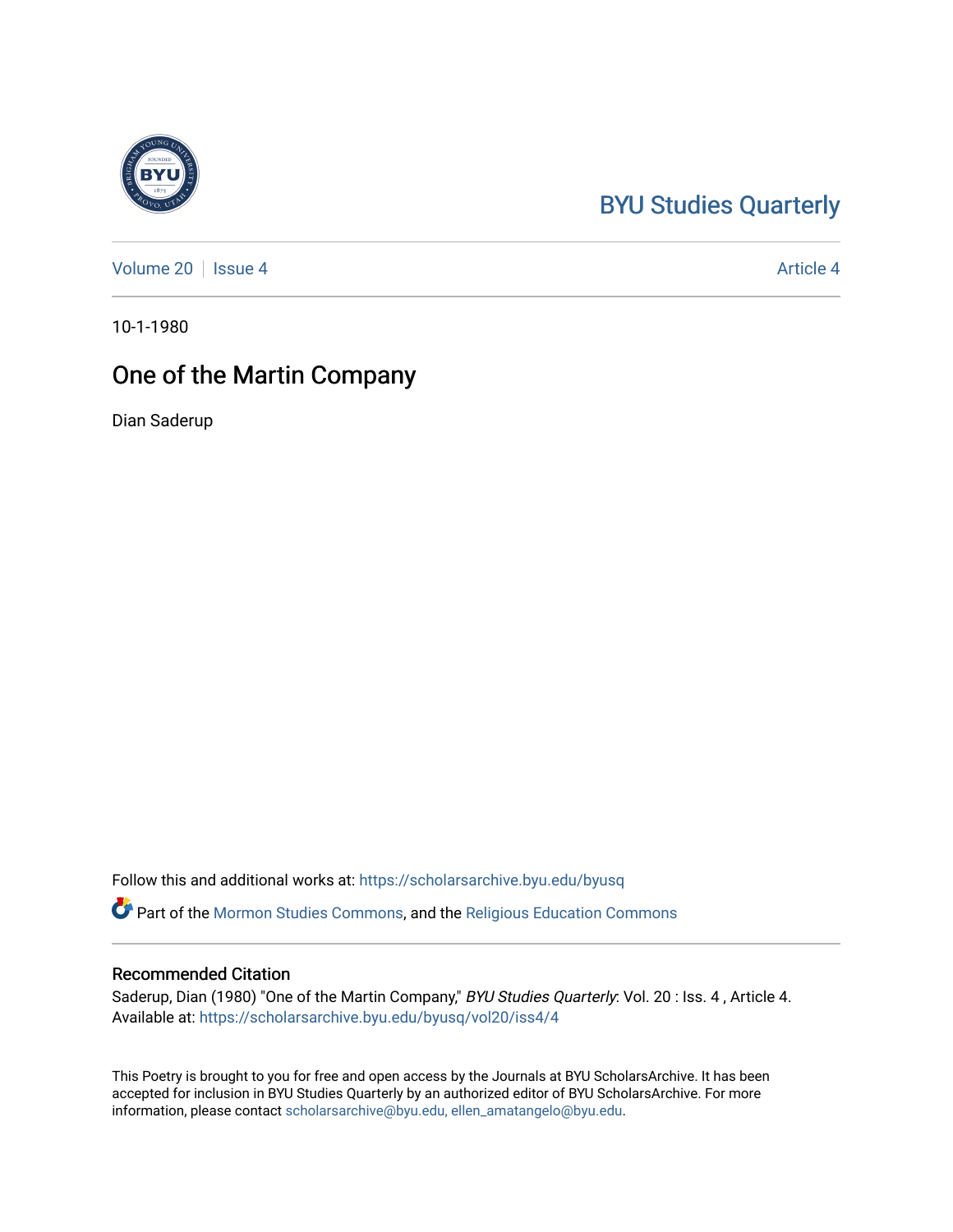The cart was green timber that warped, split, spilled her home on the silt north bank of the Platte, the iron cookpan, tentcloth, Mama's Welsh carved music box tinkling in the mud "flow gently sweet  $\ldots$ " Then it stopped. Herricks took the soiled stiff bedding; hundred pounds weevil rotted grain, fifty of beans, a shank of salt beef she put in a company supply wagon carried the baby Etta in a makeshift sling on her waist when the sand wore through her thin-soled ankle shoes, rubbed the balls of her feet raw, at night she tied rags on them, tight to squeeze the pain, whispered: "I'm going there, I'm going there," pulled the rags tighter. September the air went frost. At night the tarpaulin and three blankets did not stop the cold; Etta cried from cold. She kissed the baby with cracked lips, warmed the forehead, pressed the body tight between her breasts and listened to wolves. The first snow came in skifts thin-crusted over frozen wagon ruts and three opened graves of summer immigrants, scattered broken bones white with brittle snow

Dian Saderup is an English major at Brigham Young University.

348

1

# One of the Martin Company

# Dian Saderup